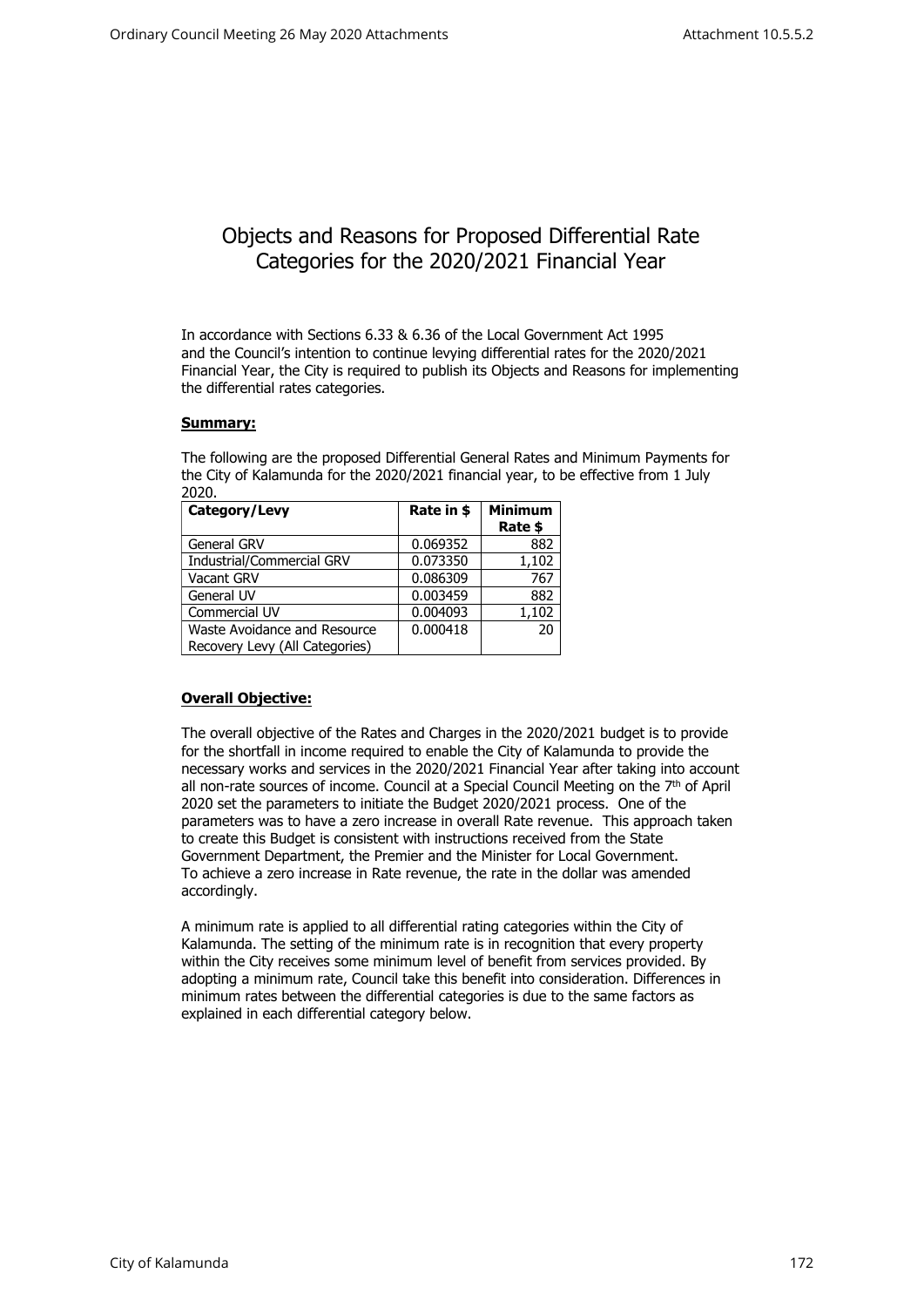- 2 -

## **Differential Rates:**

Differential rates are split into two distinct groupings based on the methods used by the Valuer Generals Office to determine the value provided to the City. These two groupings are Gross Rental Value (GRV) which is used on urban properties and Unimproved Value (UV) which is predominantly used on rural properties. More information on the different valuation methods can be found on the Valuer Generals website at [www.landgate.wa.gov.au](http://www.landgate.wa.gov.au/)

## **GRV Differential Rates:**

The valuations provided to the City for GRV properties are reviewed on a Triennial basis by Landgate, effective from 01 July 2020. GRV values are reflective of the estimated rental yield per year of the property. Further information about the exact method of calculation and any objections to valuations will need to be directed to the Valuer Generals Office at Landgate.

## **GRV General**

The GRV General rate applies to all GRV valued properties in the City with a predominant land use that does not fall within the categories of Commercial, Industrial or Vacant Land.

The object of this rate is to apply a base differential general rate to land zoned and used for purposes other than Commercial, Industrial or Vacant Land and to act as the City's benchmark differential rate by which all other GRV rated properties are assessed.

The reason for this rate is to ensure that all ratepayers make a reasonable contribution towards the ongoing maintenance and provision of works, services and facilities throughout the City. It is also lower than vacant land as the City is endeavouring to encourage landowners to develop vacant land.

#### **GRV Industrial/Commercial**

The Industrial and Commercial GRV rate is levied on GRV valued properties where the predominant use of the land is for either Industrial or Commercial purposes.

The object of this rate category is to apply a higher differential rate to raise additional revenue to offset the increased costs associated with service provision to these properties.

The reason for this rate is that a higher differential rate is required to meet the higher level of service costs associated with Commercial and Industrial properties and the localities within which they are situated. This would typically include costs associated with increased maintenance and renewal of assets and infrastructure required.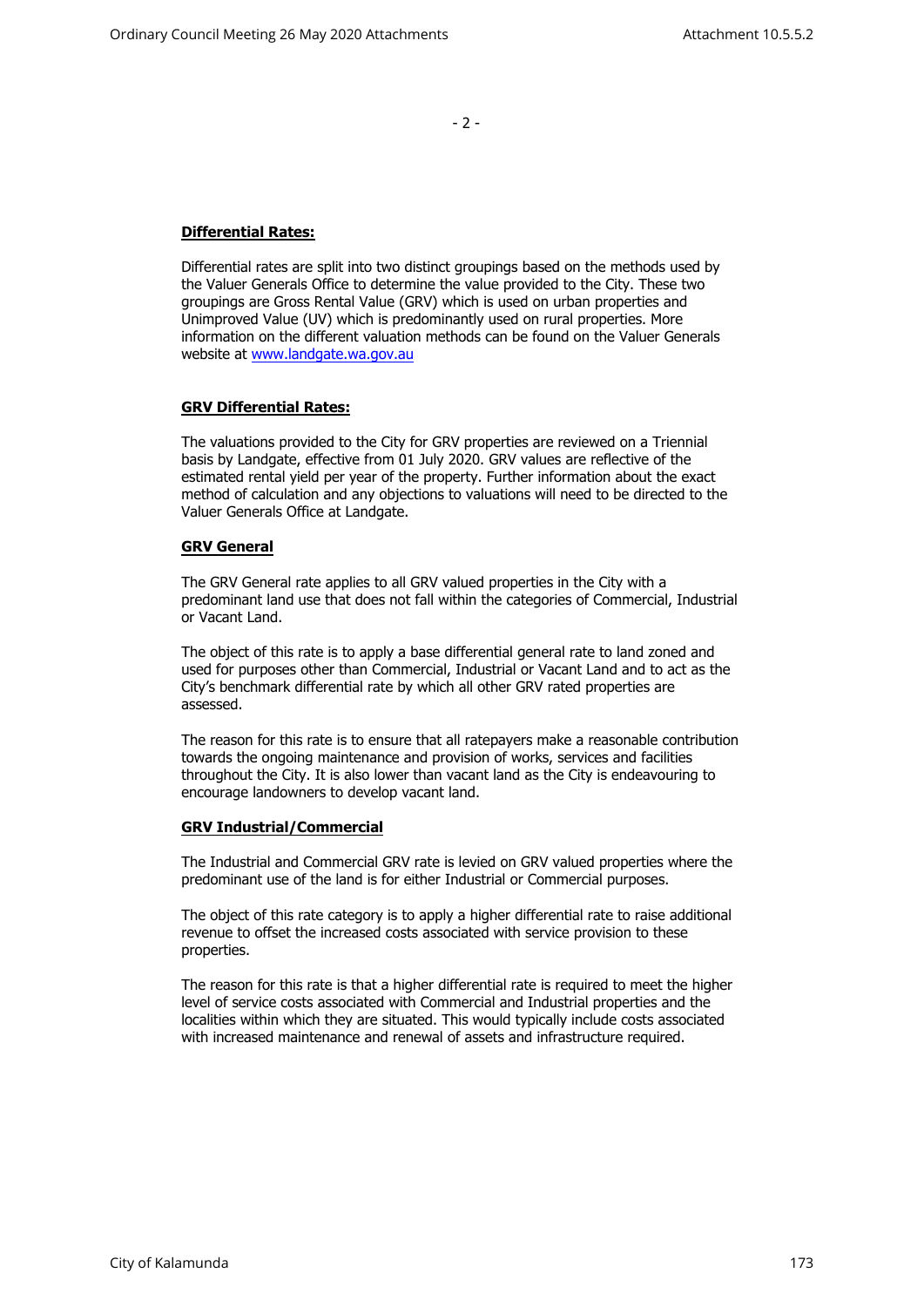- 3 -

## **GRV Vacant**

The GRV Vacant rate is levied on all GRV valued land in the City where the property is considered vacant land.

The object of this rate is to promote the development of vacant land within the City's district.

The reason for this rate is to impose a higher differential general rate on vacant land that acts as a disincentive to persons who are land banking and not actively developing vacant land.

## **UV Differential Rates:**

The valuations provided to the City for UV properties are reviewed on an annual basis by Landgate. UV Values are reflective of the estimated market value of the land assuming no improvements have been made (Houses, Sheds, Fencing etc) as determined by the Valuer General. Further information about the exact method of calculation and any objections to valuations will need to be directed to the Valuer Generals Office at Landgate.

#### **UV General**

The UV General rate applies to all UV valued properties in the City with a predominant land use that does not fall within the categories of Commercial or Industrial.

The object of this rate category is to impose a differential rate commensurate with the use of land and is the base rate by which all other UV rated properties are assessed.

The reason for this rate is to ensure that all ratepayers on Unimproved Properties make a reasonable contribution towards the ongoing maintenance and provision of works, services and facilities throughout the City.

#### **UV Commercial**

The UV Commercial rate is levied on UV valued properties where the predominant use of the land is for either Industrial or Commercial purposes.

The object of this rate category is to raise additional revenue to offset the costs associated with increased maintenance of infrastructure and higher levels of service provided to or associated with properties in this category.

The reason for this rate is to meet a significant proportion of the additional costs involved in servicing properties within this rate category, which include but are not limited to major outlays for transport infrastructure maintenance and renewal/refurbishment and significant related costs of land use and environmental impacts.